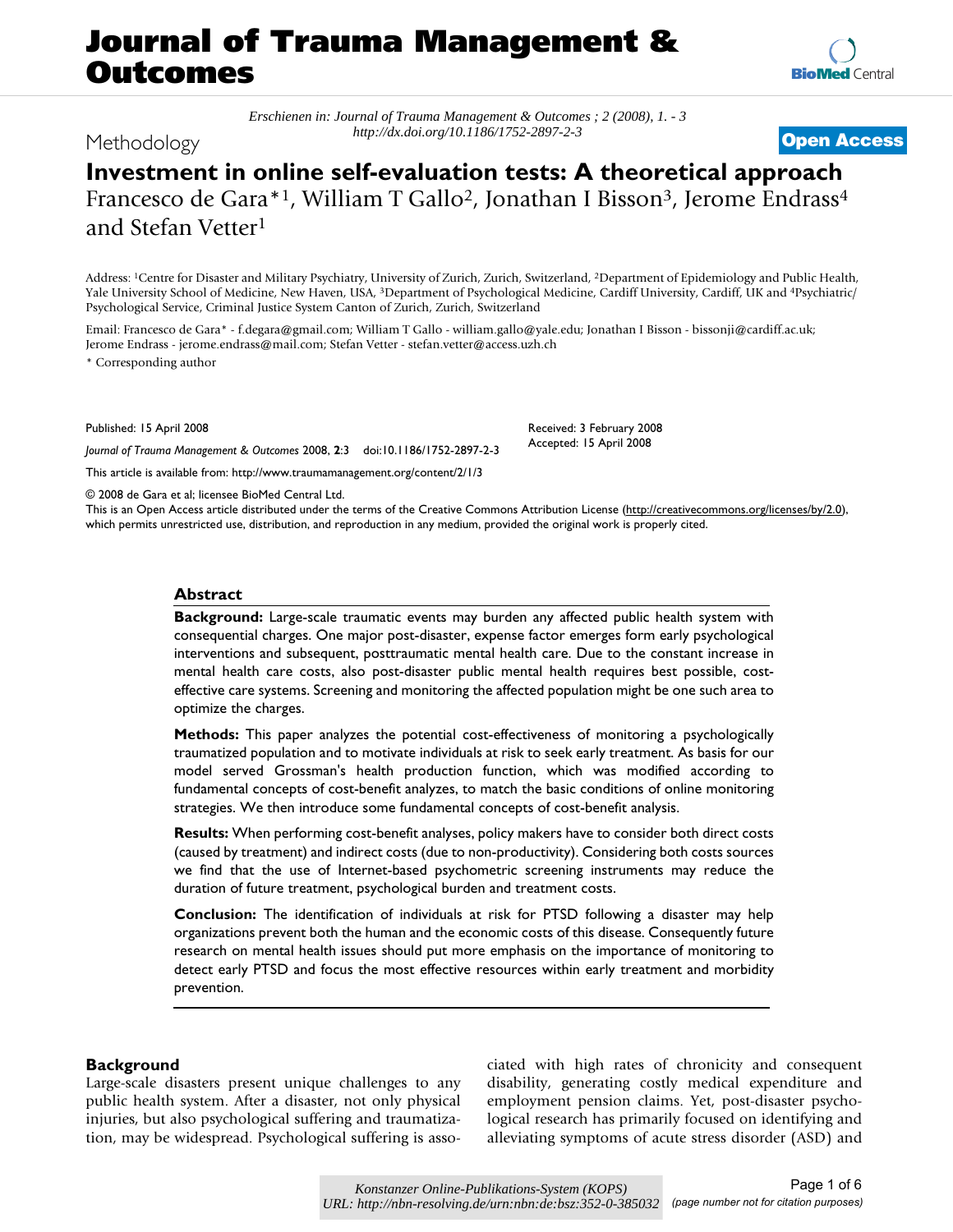posttraumatic stress disorder (PTSD). Less research has been directed toward estimating the costs of disasters and potential economic benefits of interventions. Indirect evidence suggests that intervention strategies could have a positive influence on the overall costs of a large-scale disaster. One study found that even modest reductions in PTSD symptoms might lead to an increase in employment, even when symptom levels remain severe [1]. Relieving the economic burden of psychological suffering after traumatic stress should, therefore, be a major focus in disaster research and policy development.

Early screening for symptoms of psychological illness following major disasters is a fundamental element of any strategy to moderate economic effects. The manifest gains to early screening are not unfamiliar. In fact, the contribution to preventive medicine of screening for early detection of disease was first discussed in the late 1960s [2] and extensively investigated in the 1970s [3,4]. One report suggested the necessity of screening in the following way: Screening, the deliberate examination of substantial segments of the population [...] in a search for disease at its earliest stages is a logical extension of the role of preventive medicine [5]. A goal of public mental health strategies has been to filter individuals with pathology from screening to therapy. Various potentially valuable psychometric screening instruments are available [6-8].

The cost savings associated with screening and early intervention have been widely studied. Investigations have been pursued in diverse fields. A significant body of research has been dedicated to early detection of breast cancer, given its clear relevance to reducing mortality. Mandelblatt et al. [9] reviewed cost-effectiveness studies of extending breast cancer screening to women over 65. They estimated that extending biennial breast cancer screening to the age of 75 or 80 would cost between US\$34,000 and \$88,000 at 2002 values, concluding that biennial cancer screening after age 65 reduces mortality at a reasonable cost for women without significant comorbidity [9]. A less costly intervention, though one with profound importance, was applied in the setting of hospital malnutrition. In this study, Kruizenga et al. [10] used the Short Nutritional Assessment Questionnaire (SNAQ) to improve recognition of malnutrition at hospital admission from 50% to 80%, which significantly reduced hospitalization length. The cost analysis further found that, on average, a mere US\$91 at 2005 value investment was required to reduce a hospital stay by 1 day.

Although recent decades have witnessed important progress in economic research of health care and prevention issues, few available studies have used economic theory to model the economic influence of early detection efforts [11]. The objective of this paper is therefore to construct a model that evaluates the cost effectiveness of online early-intervention screening tools. In this study, we demonstrate, theoretically, that online screening for psychological illness following a major disaster produces economic benefits that outweigh its costs. Our analysis is built upon Grossman's application of human capital theory to investments in health [12].

# *Health Costs*

Interest in health economics has increased considerably over the last several decades [13], motivated by Arrow's pioneering 1963 work [14], which provided economists with a novel framework for analyzing health and healthcare. Greater availability of data and the growing policy process in health care provision have since stimulated a great deal of research. Indeed, an economic approach to health matters has great policy relevance [15], particularly in light of the exponential recent growth in expenditure. In 2003, health costs in Switzerland amounted to 49.9 billion Swiss francs, or 11.5% of the gross domestic product [16]. In 1985, health's share of GDP was just 7.7% [17]. The U.S., the world's largest consumer of health care, has also experienced intensive growth. Expenditures grew from 5.3% of the GDP in 1960 to 8.9% in 1980, 12.2% in 1990 and 14.1% in 2001 [18]. Unfortunately, early data on the costs of mental health care in Switzerland are limited. There is, however, reason to believe that mental health costs are increasing. In 2004, psychotherapy costs were roughly 500 million Swiss francs [19], while inpatient psychiatric treatment totaled 1.8 billion [20].

# *Investment* **in Health: Grossman's Health Production Function**

In 1972, Grossman, inspired by Becker's Human Capital Theory [21], formulated a model in which expenditure in health care were treated as an investment in human capital, similar to education [12]. Grossman's work implied that a rational individual's investment in current health promotion yields returns to health and longevity in later periods. The individual may optimize his personal lifespan by adjusting for changes in the discount rate [22]. There are some crucial differences from traditional demand theory in Grossman's model, because of the particular form of health-related products. Folland, Goodman, & Stano [18] point out that:

• Consumers are not interested in medical care, but rather in health. They request and consume goods that produce health.

• The purchase of health-related goods from the market is not passive. Consumers produce health by investing time in activities that maintain or improve their health status.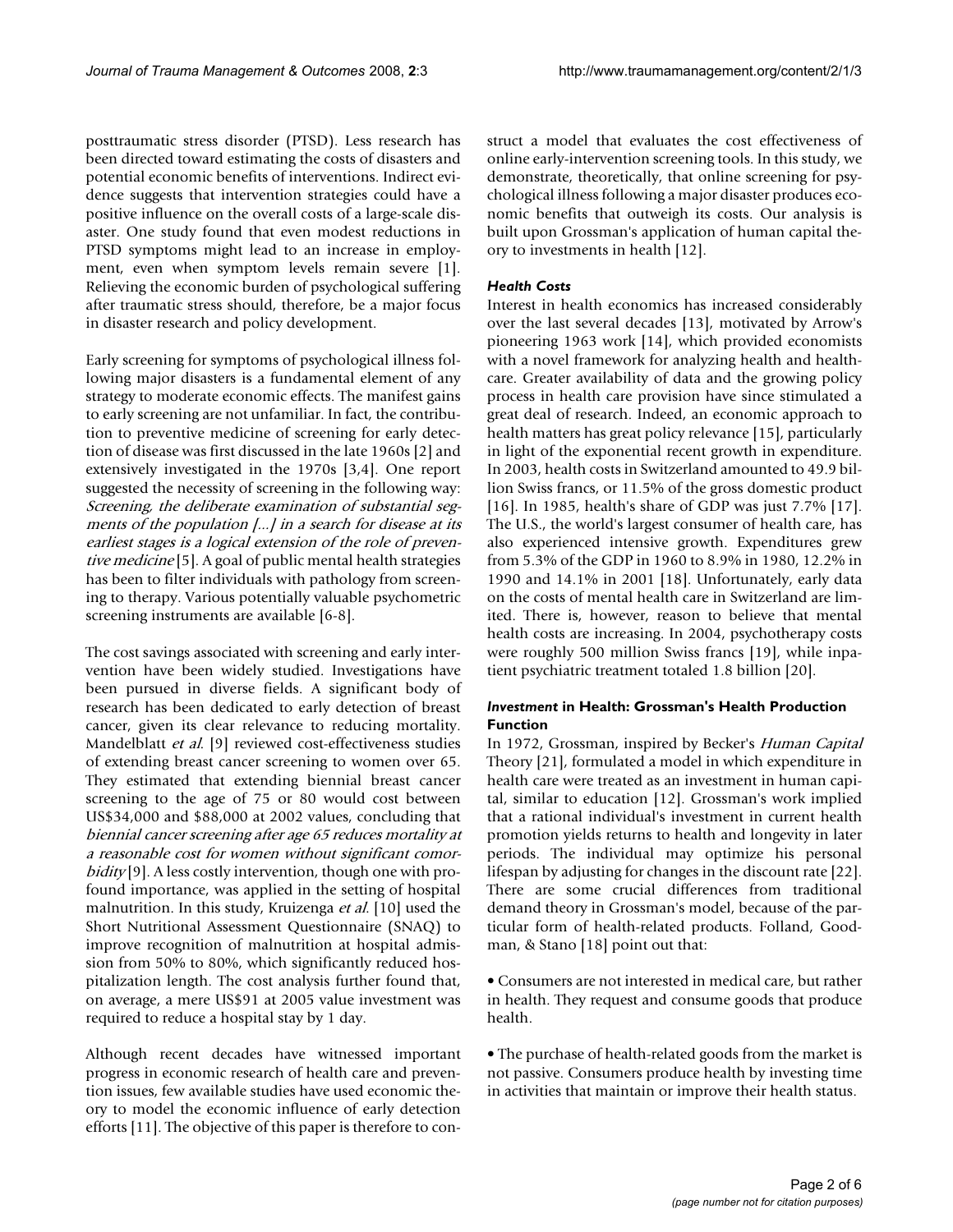• Health, like capital goods, does not depreciate immediately.

• Health is both a consumption and investment good, and investing in health capital leads to future savings. For example, investing in health-promoting activities today may result in greater number of available days of non-illness.

This final point is fundamental to our analysis, because it introduces the concept of investment in health as a way of realizing future economic savings from better mental health status or, correspondingly, to fewer illness days. Hence, the consultation of an online screening tool is interpreted as an investment in human capital.

# **Results of Cost-Benefit Analysis** *Investment*

In a cost-benefit analysis, an individual compares an investment outlay today with the present value of an expected future return from the investment. The investment outlay amounts to the total costs of engaging in the activity that is assumed to subsequently generate a return. The present value (PV) results from:

$$
PV = \frac{Future\,Amount}{(1+Discount\ Rate)}t,
$$

where the denominator discounts the future return in period t to account the time value of money. The cost-benefit comparison is achieved by subtracting the amount currently invested from the calculated present value of future returns. The result is the net present value (i.e.  $NPV = PV$ current investment). If the net present value is greater than zero, then the investment should be undertaken.

# *Costs*

The investment in online psychological screening includes two basic types of costs: direct and indirect [23]. In our model, two types of direct costs are considered. Initial direct costs (IDC) refer to time costs associated with self-administration of the evaluation. Therapy costs represent the monetary value of mental health intervention and treatment for individuals who seek counseling after assessment. Indirect costs in our model encompass employment losses (e.g., lost work days and decreased productivity) and foregone earnings [24].

#### *Expected Benefits*

Economic benefits of an online screening tool will accrue via early detection of psychological disorder. Early detection increases the likelihood of prompt recovery from mental illness, and decreases its rate of chronicity and disablement in the long term. It also reduces the duration of treatment, due to prompt entry into therapy, when mental illness is still at an early stage. The expected benefits may thus be seen as the financial savings that occur from shortening the duration of costly psychotherapeutic care and moderating adverse labor market effects.

# **The Model**

## *Model Structure with 1 Person*

Consider a person A, who has experienced a traumatic event such as the Indian Ocean Tsunami Earthquake on December 26, 2004, and develops psychological symptoms associated with the experience. An online self-evaluation test is available, and the individual can choose whether to take the evaluation or not. We assume the following scenarios:

*Scenario 1* – Person A takes the test and has the following cost structure:

$$
IDC_0(A_1) > 0
$$
: Initial Direct Costs of person A in period  $t = 0$ 

$$
STC1(A1) > 0: Shot-term Theory Costs of person A in period t = 1
$$

*Scenario 2* – Person A does not take the test and has the following cost structure:

$$
\mathit{IDC}_0(A_2)=0
$$

 $LTC_1(A_2) > 0$ : Long-term Therapy Costs of person A in period  $t = 1$ 

We further assume that:

(i) There are only two periods. In period  $t = 0$ , it is possible to take the test and in  $t = 1$ , therapy occurs.

(ii) In order to simplify the model, we chose a one-period therapy. The therapy begun at an early stage of psychological disease is shorter in duration than one entered at a later stage. Consequently,  $STC_1(A_1) < LTC_1(A_2)$ .

(iii) The indirect costs of performing the test can only be greater than zero if we consider economic opportunity costs (e.g., a loss of productivity at work).

(iv) Individuals make their decisions with perfect information. This assumption implies that every individual knows about the existence of an online screening test and that individuals have equal access to the online screening test.

The scenarios may now be compared. First, we deduce the present value (PV) of costs under the two scenarios. The value of costs under *Scenario 1,*  $PV(S_1)$  includes both initial direct costs, at time 0, associated with Person A's par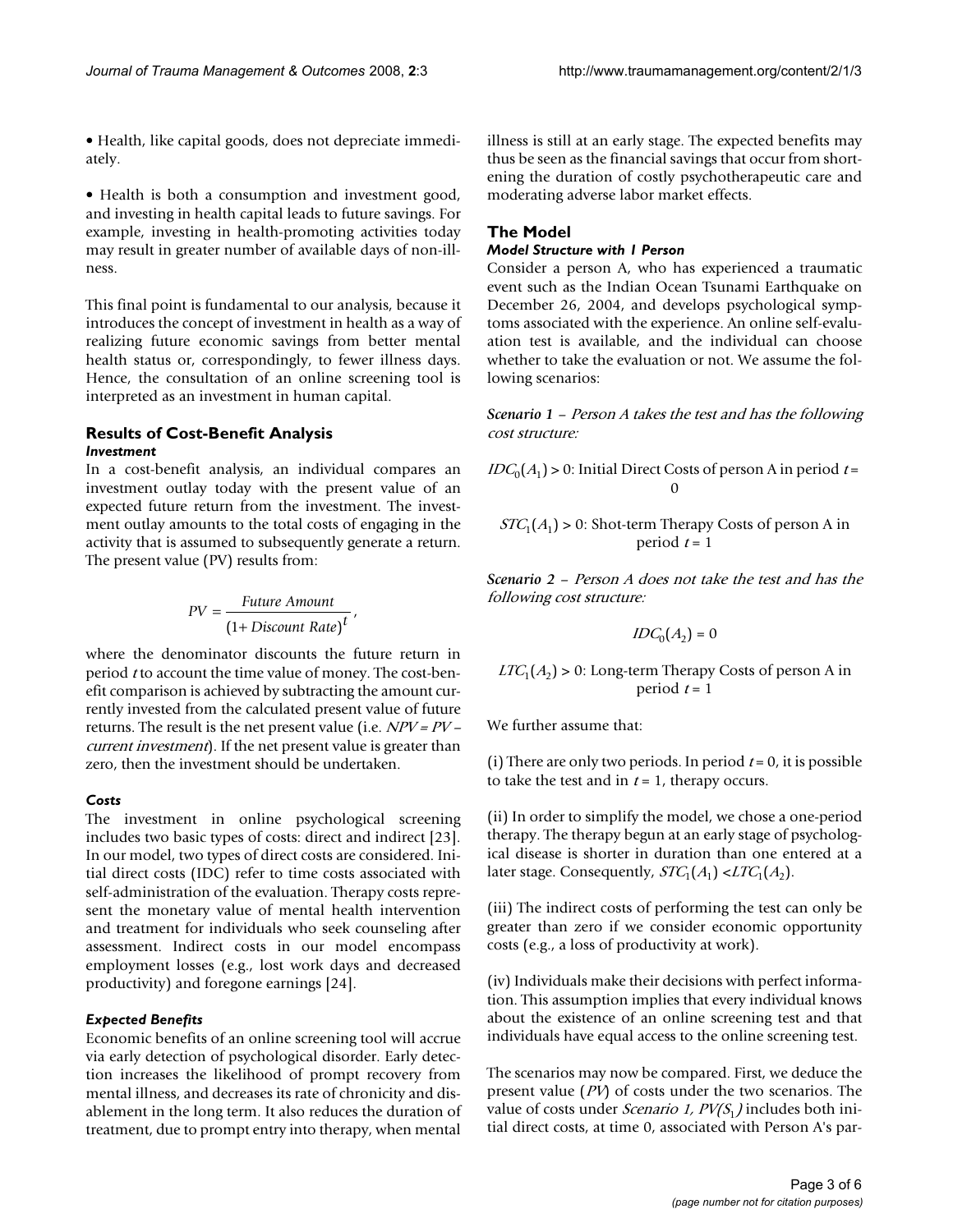ticipation in the screening assessment, and the discounted value of short-term therapy costs. The value of costs under *Scenario 2, PV(S<sub>2</sub>)*, includes only the discounted appraisal of long-term therapy, as Person A does not complete the online tool under Scenario 2.

#### *Present Value under Scenario 1:*

$$
PV(S_1) = IDC_0(A_1) + \frac{STC_1(A_1)}{1+i}
$$

*Present Value under Scenario 2:*

$$
PV(S_2) = \frac{LTC_1(A_2)}{1+i}
$$

Investments in early detection methods, such as online screening tests, are cost effective as long as the total costs (i.e., short-term therapy costs plus the economic value of initial costs of self-evaluation) are less than the costs that would result from therapy begun at a later stage. Thus, if  $P V(S_1) < P V(S_2)$ , then by substituting, we arrive at

$$
\frac{STC_1(A_1)}{1+i} + IDC_0(A_1) < \frac{LTC_1(A_2)}{1+i}.
$$

Rearranging terms yields the following comparison:

$$
\frac{LTC_1(A_2) - STC_1(A_1)}{1+i} > IDC_0(A_1)
$$

According to equation [1], if the cost reduction resulting from the difference between the therapy costs (left-hand side of the equation) is greater than the direct costs generated by early detection (right-hand side), then the investment in the online screening test should be made.

The next step is to build in indirect costs to the model. A person affected by mental illness after a disaster, such as depression or PTSD, is assumed to be either unable to work or to function at an impaired level productivity. To represent this condition, we add the discounted value of lost earnings to the therapy costs previously estimated, denoting foregone wages with  $W_1(A_t)$ , where  $i = 1, 2$ .

*Present Value with Indirect Costs under Scenario 1:*

$$
IDC_0(A_1) + \frac{STC_1(A_1) + W_1(A_1)}{1+i}
$$

*Present Value with Indirect Costs under Scenario 2:*

$$
\frac{LTC_1(A_2)+W_1(A_2)}{1+i}
$$

If we assume that wage losses for persons who enter therapy later are greater than wage losses for those who begin therapy earlier, after pursuing self-evaluation with the online assessment (i.e.,  $W_1(A_2) > W_1(A_1)$ ), then by differencing equations [2] and [3], subject to the inequality suggested by equation [1], we get the following:

$$
\frac{[LTC_1(A_2)+W_1(A_2)]-[STC_1(A_1)+W_1(A_1)]}{1+i}>IDC_0(A_1)
$$

Rearrange terms gives us

$$
\left[\frac{LTC_1(A_2) - STC_1(A_1)\right] + \left[W_1(A_2) - W_1(A_1)\right]}{1+i} > IDC_0(A_1)
$$

Once more, as both numerator terms in square brackets are positive, this suggests that early mental illness detection systems are cost saving.

#### *Model Structure with n Individuals*

The aggregate model can now be constructed. This model differs from the 1-person model in that it also accounts for those people who take the screening assessment, but do not develop posttraumatic disorders or a need for therapy. Consequently, in period  $t = 1$ , the proportion  $\pi$  individuals will initiate psychological treatment, and the proportion  $(1-\pi)$  will not.

The following statistics offer some insight into the potential range of  $\pi$ . Immediately after a disaster, 54% to 59% of all individuals affected develop psychological disorders [25-27]. These numbers decrease to 41% by week 10 and to 22% one year after the disaster [25,28]. In the medium term after a disaster, a variety of disorders may be found, including major depression (20%–41%) [25,29], posttraumatic stress disorder (14%–59%) [25,26,29], different subtypes of anxiety disorder (20%–29%) [25,29] and substance-abuse disorders (14%–52%) [25,30,31]. A potentially traumatic experience (PTE), traced below in Table 1, is a necessary, but not sufficient, cause of chronic PTSD, since pre-traumatic, peri-traumatic, recovery environment and post-trauma lifespan conditions affect the risk of developing posttraumatic difficulties [32]. Therefore, a screening test helps to select and treat those people who suffer from more than a transitory stress response and are predisposed to develop chronic PTSD.

Table 1 illustrates the cost paths of the two previously presented scenarios for the n-person model. In Scenario 1, n people (i.e., the whole population who experienced the trauma and was potentially at risk for PTSD) take the available online self-evaluation test in period  $t = 0$ . Of the *n* individuals, only the proportion  $\pi$  requires therapeutic intervention at period  $t = 1$ . Individuals who do not manifest any mental disease will not need treatment and thus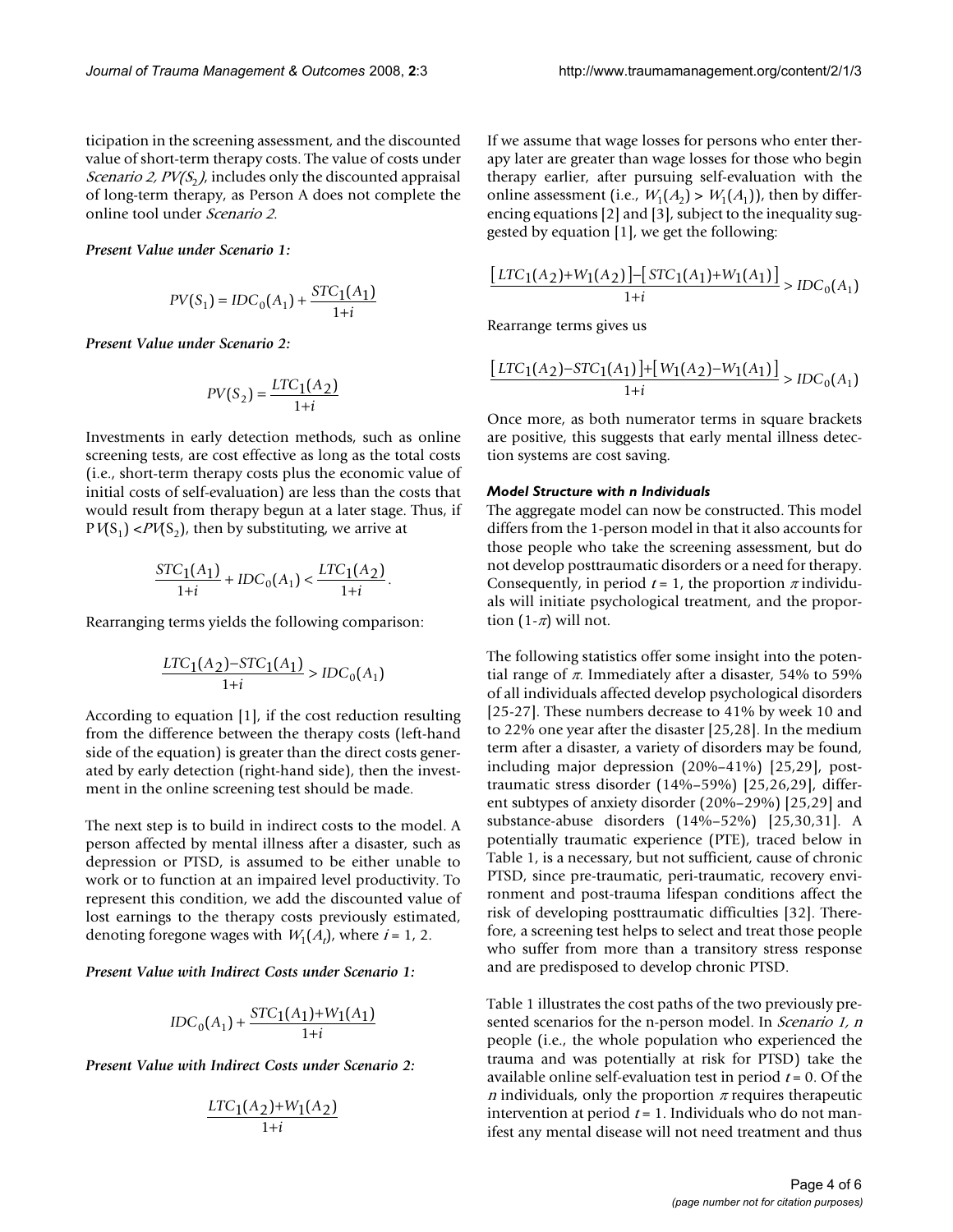**Table 1: Cost Path for Scenarios 1 and 2 in the N-Person Model**

| Scenario I |                                                                                                                                                | Scenario 2                                                                                                                                              |
|------------|------------------------------------------------------------------------------------------------------------------------------------------------|---------------------------------------------------------------------------------------------------------------------------------------------------------|
| $t = 0$    | Potentially Traumatic Experience<br>n individuals take the online self-<br>evaluation test.<br>Costs: $n$ ·IDC <sub>0</sub> (A <sub>1</sub> )  | Potentially<br>Traumatic<br>Experience<br>No one takes the<br>test.<br>$Costs = 0$                                                                      |
| $t = 1$    | Proportion $\pi$ need therapy.<br>Costs: $n \cdot \pi$ STC <sub>1</sub> (A <sub>1</sub> )<br>$(1-\pi)$ are not ill and do not need<br>therapy. | Proportion $\pi$<br>need therapy.<br>Costs:<br>$n \cdot \pi$ LTC <sub>1</sub> (A <sub>2</sub> )<br>$(1-\pi)$ are not ill<br>and do not need<br>therapy. |
|            | Resulting total costs:                                                                                                                         | Resulting total<br>costs:                                                                                                                               |
|            | $n \cdot \text{IDC}_0(A_1) + \frac{n \cdot \pi \cdot \text{STC}_1(A_1)}{(1+i)}$                                                                | $n \cdot \pi \cdot LTC_1(A_2)$                                                                                                                          |

generate no additional costs. The total costs resulting from Scenario 1 are reported in the bottom row of the table.

In *Scenario 2*, none of the *n* persons performs the test at time  $t = 0$ . However, in period  $t = 1$ , the same number of people,  $\pi$ , as in *Scenario 1* require psychological treatment. The aggregate model continues to maintain that the delayed therapy initiated under Scenario 2 carries on longer than under *Scenario 1* and is therefore more costly. As a result, investments in the test reduce the total costs of mental illness following a traumatic experience.

Beginning with equation [4], this additional assumption can be modeled. We multiply both the left and the right equation by *n*. Since in period  $t = 1$ , only  $\pi$  individuals need therapy, we also multiply the left side of the equation by  $\pi$ . We consider  $\pi$  as a probability, which takes the value 0 when no one needs therapy and 1 (equal to 100%) when every one needs therapy. Thus,  $\pi \in [0, 1]$ .

$$
n \cdot \pi \frac{\left[LTC_{1}(A_{2})-STC_{1}(A_{1})\right]+\left[W_{1}(A_{2})-W_{1}(A_{1})\right]}{1+i} > n \cdot IDC_{0}(A_{1})
$$

Dividing both sides by  $n \cdot \pi$  yields

$$
\frac{[LTC_1(A_2)-STC_1(A_1)]+[W_1(A_2)-W_1(A_1)]}{1+i} > \frac{IDC_0(A_1)}{\pi}
$$

Equation [5] differs from equation [4] in one important aspect, seen in the term on the right-hand side of the inequality. In the aggregate state, the initial investment costs must be adjusted for the probability of therapy,  $\pi$ , to be compared to the discounted value of total future expenditures. Given that  $\pi$  cannot be greater than 1, the resulting adjusted initial direct costs  $IDC<sub>0</sub>$  in the aggregate state will be greater than or equal to the investment costs without the adjustment for probability of therapy. Analogous to the former result, investment in early detection methods is cost saving as long as the inequality holds.

## **Discussion**

There are limitations to our model. One possible shortcoming is that, due to ease of access to the test, many of the individuals who are screened will not be psychologically ill, and will therefore generate unnecessary investment costs. Nevertheless, it could be argued that healthy people have little reason to participate in a screening test for mental diseases, and are unlikely to devote the effort necessary to locate such instruments on the Internet. We also assume that psychologically healthy people are averse to the risk of being observed taking a psychological selfevaluation at work, in order to avoid suspicions about their actual psychological health. For the same reason, one might assume that people with very mild PTSD or other mental health diseases would take the test privately. Empirical results show that individuals with chronic conditions are more likely to use the Internet in order to search information on health issues than those without chronic conditions [33].

A further critique is that the theory that underlies the basis of this model assumes a constant depreciation of human capital stock over time, whereas we must realistically suppose that trajectories of well being will not decline uniformly, but rather will vary according to the presence of health insults. During illness, health stock depreciates faster than during periods of non-illness. This may be so even when individuals make investments in healthimproving products and services. Although this criticism does not change the results of the model presented, it nonetheless suggests that the gains to mental health from investing in an online screening tool could differ by the extent of the posttraumatic effect. Assuming consistent therapeutic quality across individuals, these differences will imply varying patterns of cost savings.

Concerning the model itself, there are two points where criticism might be raised. The first is the assumption that the test is 100% reliable, which is unlikely. At this very early stage of research in that particular field, it is hard to estimate how reliable these tests can be. This precursory model aims to show the potential savings offered by an accurate screening, which, even though not reaching an efficiency of 100%, offers significant opportunities to reduce both psychological burden and treatment (social) costs. Secondly, it may be argued that the model does not take into account the natural resolution of symptoms